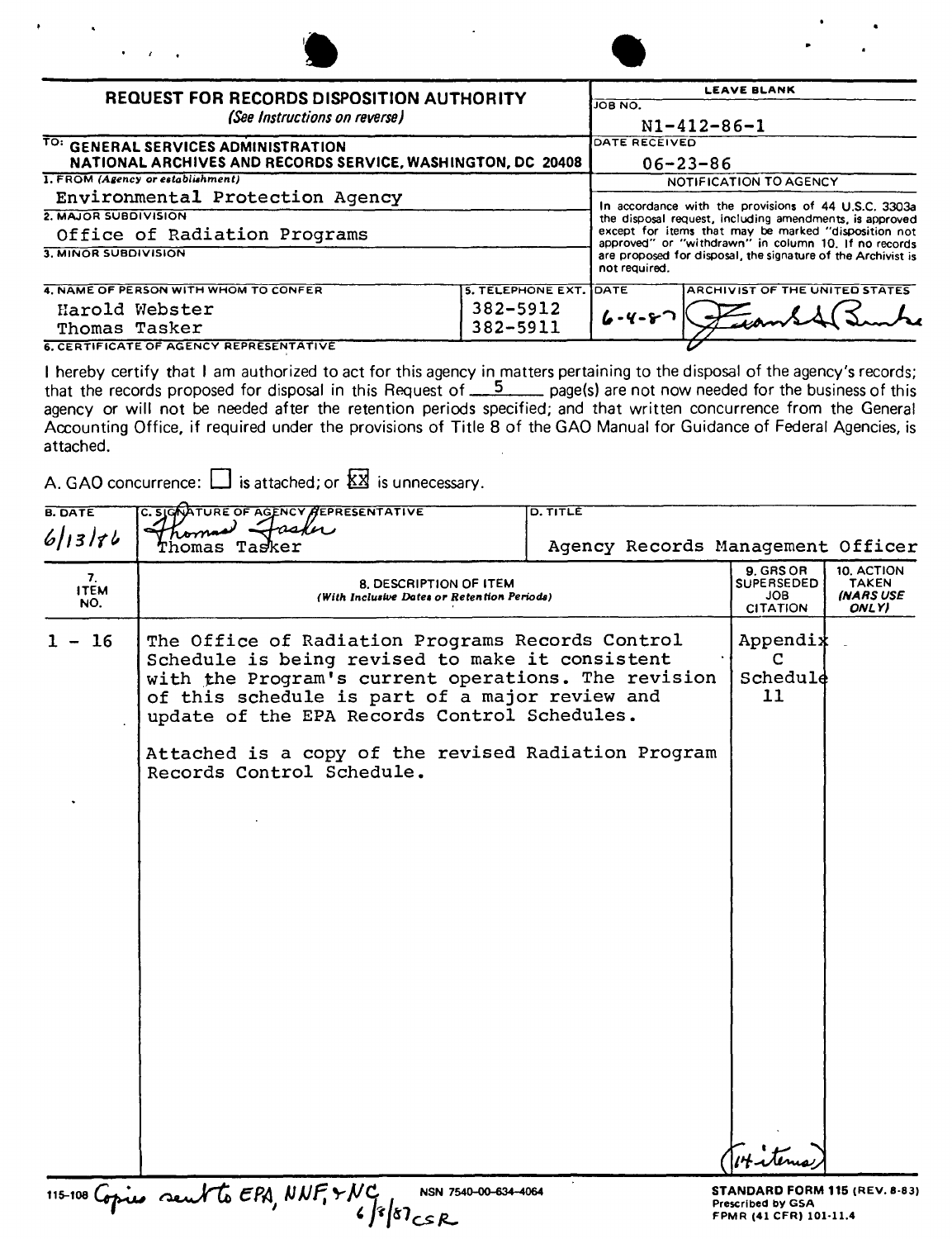## Atch to SF 115 (Info for "PERMANENT" retention records)

Title Of Schedule: Radiation Program Records

| Item No.                               | Volume<br>On Hand | Growth<br>Per Year | Arrangement<br>Of Files |
|----------------------------------------|-------------------|--------------------|-------------------------|
| ٠<br>1.<br>$\bullet$<br>$\blacksquare$ | 6                 | $1\frac{1}{2}$     | Subject                 |
| 3.                                     | $\frac{1}{2}$     | $\frac{1}{4}$      | Numerical               |
| 5.                                     | $\frac{1}{2}$     | $\frac{1}{4}$      | Chronological           |
| 15. a.                                 | $\overline{2}$    | Ł                  | Chronological           |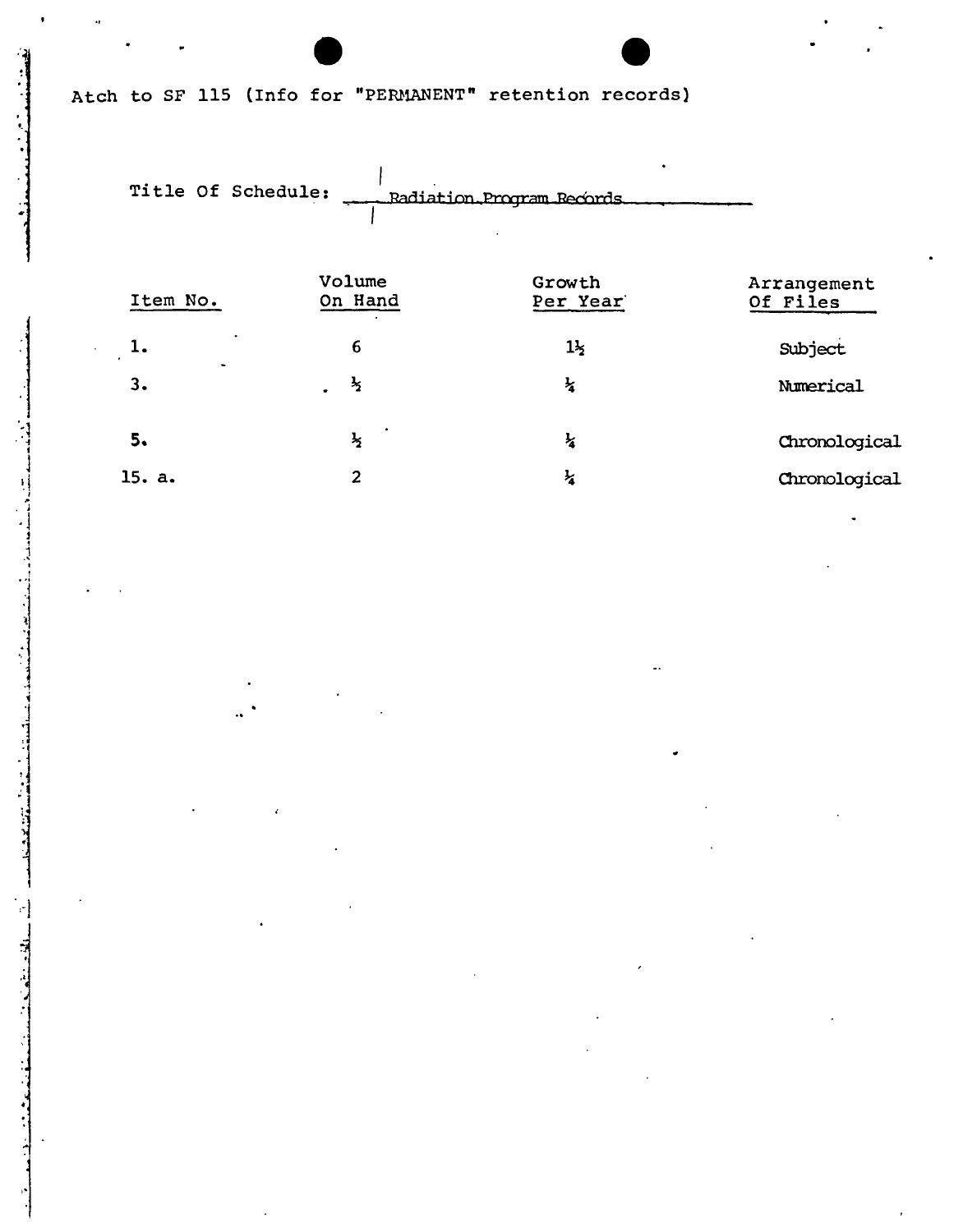Atch to SF 115 (Revise Item Numbers compared to evious Item Numbers.

 $\ddot{\phantom{a}}$ 

|                                | Title Of Schedule: | Radiation Program Records |                          |              |
|--------------------------------|--------------------|---------------------------|--------------------------|--------------|
| <b>REVISED</b><br>Item Numbers |                    | Item No.                  | PREVIOUS<br>Schedule No. | NARS Job No. |
| $1.$ (new)                     |                    |                           | $c-11$                   | NC1-412-76-8 |
| $2.$ (new)                     |                    |                           |                          |              |
| $3.$ (new)                     |                    |                           |                          |              |
| 4.                             |                    | $\overline{\mathbf{2}}$   |                          |              |
| $5.$ (new)                     |                    |                           |                          |              |
| $6.$ (new)                     |                    |                           |                          |              |
| 7.                             |                    | $\mathbf 1$               |                          |              |
| 8.                             |                    | $\overline{\mathbf{3}}$   |                          |              |
| 9.                             |                    | $\boldsymbol{4}$          |                          |              |
| 10.                            |                    | 9                         |                          |              |
| 11.                            |                    | 10                        |                          |              |
| 12.                            |                    | 14                        |                          |              |
| 13.                            |                    | 16                        |                          |              |
| 14.                            |                    | 17                        |                          |              |
| 15.a                           |                    | 18 <sub>g</sub>           |                          |              |
| 15.b                           |                    | $\mathcal{L}$<br>21       |                          |              |
| 16.                            |                    | 24                        |                          |              |
|                                |                    |                           |                          |              |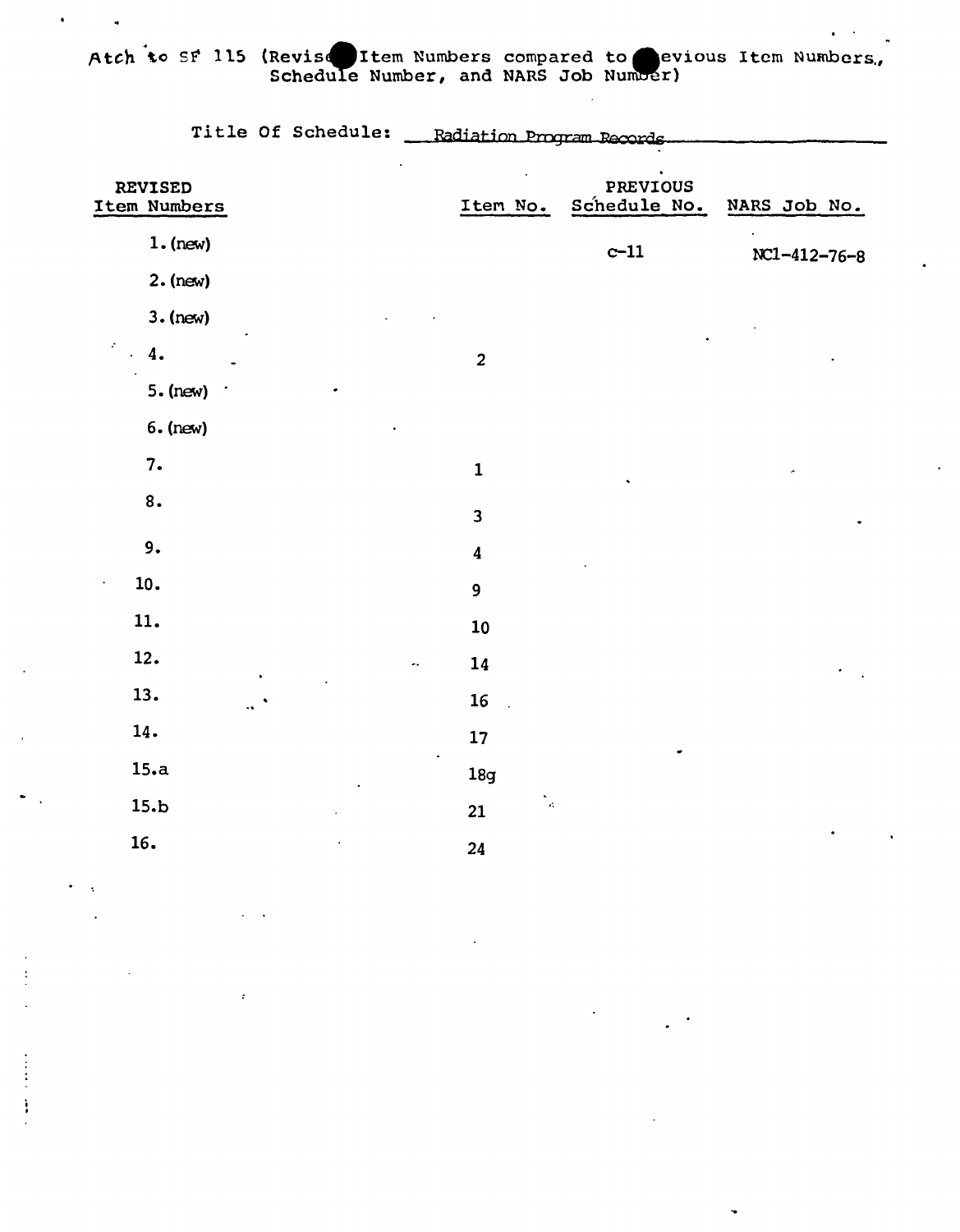|                            | U.S. ENVIRONMENTAL PROTECTION AGENCY-RECORDS CONTROL SCHEDULES                                                                                                                                                                                                                                                                                                                                                                                                                                                                                                                                                                                                                                                                                                                                                                                                                                                                   |                                                                                                                                                                                                                                                                                                                                                                                                                                                                                                                                                                                                                                                                                                                                                                                                                                                      | SCHED.NO |
|----------------------------|----------------------------------------------------------------------------------------------------------------------------------------------------------------------------------------------------------------------------------------------------------------------------------------------------------------------------------------------------------------------------------------------------------------------------------------------------------------------------------------------------------------------------------------------------------------------------------------------------------------------------------------------------------------------------------------------------------------------------------------------------------------------------------------------------------------------------------------------------------------------------------------------------------------------------------|------------------------------------------------------------------------------------------------------------------------------------------------------------------------------------------------------------------------------------------------------------------------------------------------------------------------------------------------------------------------------------------------------------------------------------------------------------------------------------------------------------------------------------------------------------------------------------------------------------------------------------------------------------------------------------------------------------------------------------------------------------------------------------------------------------------------------------------------------|----------|
|                            | TITLE OF SCHEDULE                                                                                                                                                                                                                                                                                                                                                                                                                                                                                                                                                                                                                                                                                                                                                                                                                                                                                                                | COVERAGE OF SCHEDULE                                                                                                                                                                                                                                                                                                                                                                                                                                                                                                                                                                                                                                                                                                                                                                                                                                 | 11       |
| RADIATION PROGRAM RECORDS  |                                                                                                                                                                                                                                                                                                                                                                                                                                                                                                                                                                                                                                                                                                                                                                                                                                                                                                                                  | APPLICABLE HEADQUARTERS OFFICE                                                                                                                                                                                                                                                                                                                                                                                                                                                                                                                                                                                                                                                                                                                                                                                                                       |          |
|                            | NAME AND DESCRIPTION OF RECORD/FILE                                                                                                                                                                                                                                                                                                                                                                                                                                                                                                                                                                                                                                                                                                                                                                                                                                                                                              | RETENTION PERIOD AND DISPOSITION                                                                                                                                                                                                                                                                                                                                                                                                                                                                                                                                                                                                                                                                                                                                                                                                                     |          |
| <b>ITEM</b><br>NO.<br>15.1 | Environmental Data and Information.<br>a. Quality Assurance. Contains records used to assure quality of<br>analytical procedures used by labs. Interlab cross-check reports, trip<br>reports, special project analysis reports.<br>b. Environmental Radiation Data. An official publication presenting<br>data on environmental radiation levels obtained through the Environmental<br>Radiation Ambient Monitoring System (ERAMS). In addition, data obtained<br>through states and universities are presented as supplied. Issued<br>quarterly.<br>Personal Reference Collections. Collections of technical and related<br>reference documents and princed-material maintained by individual staff<br>members for personal use. Records consist of articles from professional<br>journals, information copies of technical reports, copies of authored<br>and received memos and correspondence, photos, mapa, handbooka, etc. | Retention:<br>a. Record or Master Copy. Permanent.<br>b. Distribution Supply Copies. Retain 3 years.<br>c. Information Copies. See disposition below.<br>Disposition:<br>a. Record or Master Copy. Break file after publication. Keep in<br>office 1 year, then transfer to the FRC. Keep in the FRC 20 years,<br>then offer to the National Archives in time years blocks<br>b. Distribution Supply Copies. Break file after printing and<br>initial distribution. After 3 years, destroy undistributed copies.<br>c. Information Copies. Destroy when no longer used.<br>Retention: See diaposition below.<br>Disposition: Break file upon termination or transfer of owner<br>staff member. Review file and remove any records of value to the<br>Agency. Offer file to departing staff member. If offer rejected.<br>keep 1 month, then destroy. |          |

 $\sim$  and  $\sim$ 

 $\mathcal{F}_{\mathcal{F}_{\mathcal{F}}}$  .

 $\frac{1}{\sqrt{2}}$ 

 $\langle \bullet \rangle$ 

 $\hat{\boldsymbol{\gamma}}$  $\frac{1}{\sqrt{2}}$ 

 $\bullet$ 

 $\langle \bullet \rangle$ 

 $\mathbf{P}=\mathbf{P}_{\mathrm{Q}}^{\mathrm{max}}$  .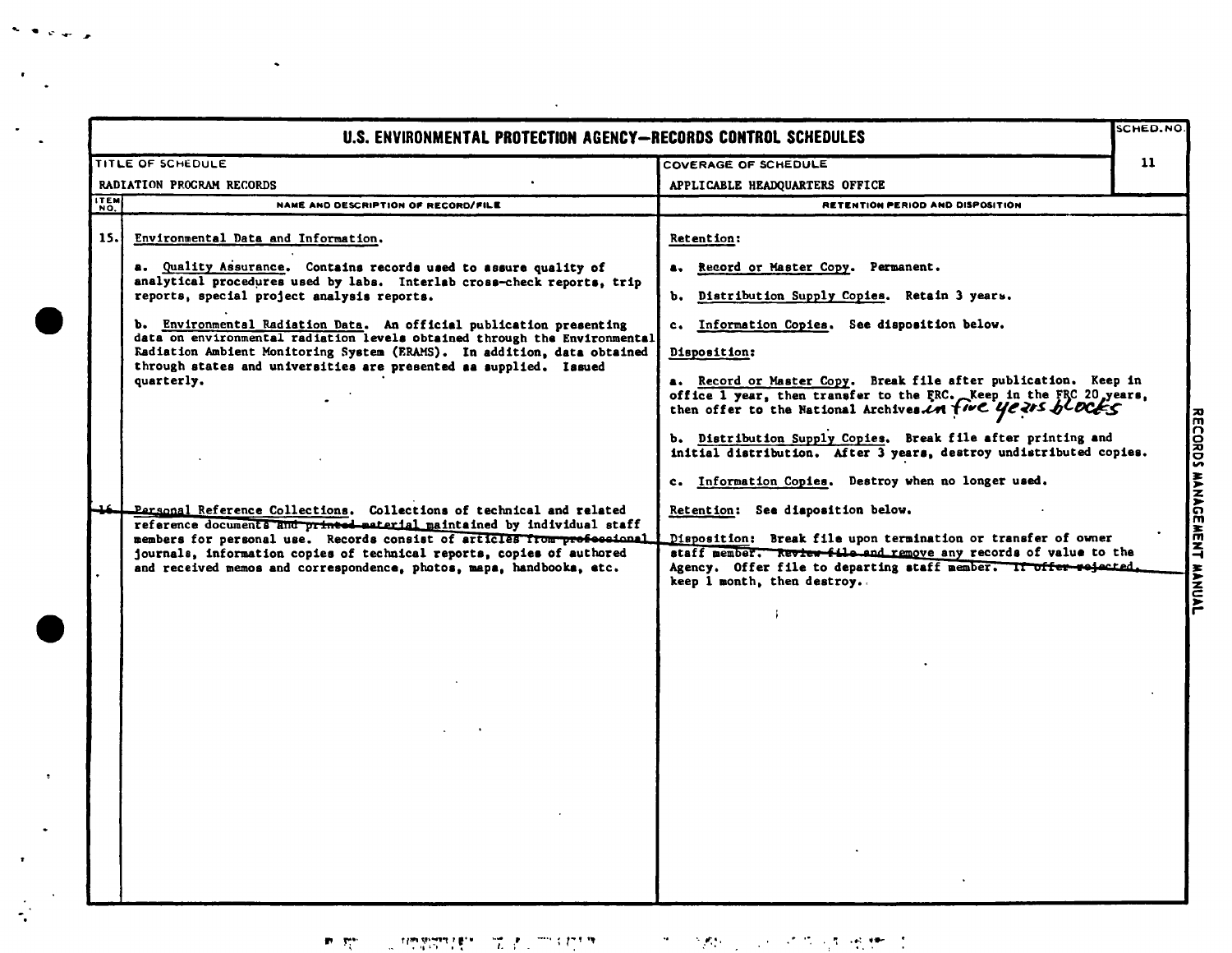|                | U.S. ENVIRONMENTAL PROTECTION AGENCY-RECORDS CONTROL SCHEDULES                                                                                                                                                                                                                                                                                                                                                                                                                                                                                                                                                 |                                                                                                                                                                                                                                                                       | SCHED.NO      |
|----------------|----------------------------------------------------------------------------------------------------------------------------------------------------------------------------------------------------------------------------------------------------------------------------------------------------------------------------------------------------------------------------------------------------------------------------------------------------------------------------------------------------------------------------------------------------------------------------------------------------------------|-----------------------------------------------------------------------------------------------------------------------------------------------------------------------------------------------------------------------------------------------------------------------|---------------|
|                | TITLE OF SCHEDULE                                                                                                                                                                                                                                                                                                                                                                                                                                                                                                                                                                                              | COVERAGE OF SCHEDULE                                                                                                                                                                                                                                                  | $\mathbf{11}$ |
|                | RADIATION PROGRAM RECORDS                                                                                                                                                                                                                                                                                                                                                                                                                                                                                                                                                                                      | APPLICABLE HEADQUARTERS OFFICE                                                                                                                                                                                                                                        |               |
| ITEM<br>NO.    | NAME ANO OESCRIPTION OF RECORO/FILE                                                                                                                                                                                                                                                                                                                                                                                                                                                                                                                                                                            | RETENTION PERIOD AND DISPOSITION                                                                                                                                                                                                                                      |               |
| 10.1           | Economic Analysis Project Files. Contains documentation relating to the<br>development of seconomic data for radiation standards and guidelines.<br>Records consist of review or development requests, analysts workpapers,<br>drafts of conclusions, commenta on economic reviews and conclusions.<br>11. Professional Association Files. Covers contacts and activities with<br>professional associations and institutions. Records consist of organiza-<br>tion brochures, newsletters, lists of members and officers, meeting and<br>conference arrangements, minutes and transcripts of meetings, special | Retention: Retain 7 years.<br>Disposition: Break file upon completion of project. Keep in<br>office 2 years, then transfer to the FRU. Destroy when 7 years-<br>Retention: See disposition below.<br>Disposition: Review every 3 years and destroy outdated material. |               |
| 12.1           | reports and studies, requests for information, speeches, papers, etc.<br>Advanced Technology Problem Area Projects File. Contains data relating<br>to nuclear fuel processing, fabrication of uranium and plutonium, generic<br>field studies, waste disposal, enrichment, transportation, and other<br>radiation technology problem areas. Records consist of problem state-<br>ments and work plans, analysis and calculation workpapers, field investi-<br>gation reports, requests for proposals, contracts, testimony before State<br>and Federal legislative bodies, technical reports, etc.             | Retention: Retain 5 years.<br>Disposition: Break file upon completion of project. Keep in<br>office 5 years, then destroy.                                                                                                                                            |               |
| $\mathbf{13.}$ | Emergency Planning Program File. Covers EPA's program for the recogni-<br>tion, handling, and prevention of radiological incidents. Records<br>consist of accident and incident reports, investigation reports, emer-<br>gency planning symposium arrangements, model emergency plans, newspaper<br>clips, interagency meetings and conference minutes, scenarios for power<br>plan accident exercises, etc.                                                                                                                                                                                                   | Retention: Retain 7 years.<br>Disposition: Break file at end of 2 years. Keep in office 2<br>years, then transfer to the FRC. Destroy when 7 years old.                                                                                                               |               |
| 14.            | Emergency Preparedness.<br>$\bullet$ .<br>b. Emergency Response.<br>c. Work Maps<br>Protective Action Planning Manual - Work File. Contains data and<br>supporting documentation for the development of the nuclear incident<br>protective planning manual. Records consist of technical articles and<br>reports, task force organization, work plans and reports, section drafts,<br>comments, program reports, etc.                                                                                                                                                                                          | Retention: See disposition below.<br>Disposition: Review every 3 years and destroy outdated material.                                                                                                                                                                 |               |

the control of the control of the control

 $\mathcal{L}^{\text{max}}_{\text{max}}$ 

 $\sigma$  , and  $\sigma$ 

 $\mathcal{A}$ 

 $\mathcal{F}_{\mathcal{A}}$  .

 $\mathcal{L}_{\mathcal{A}}$ 

**LTP PERSON TANK A T THAT A DIRECT THE RESERVE A THINK OF THE PARTIES OF THE PERSON REPORTED A THINK OF THE PER** 

**BATORIA ELEP** これにれてす ミ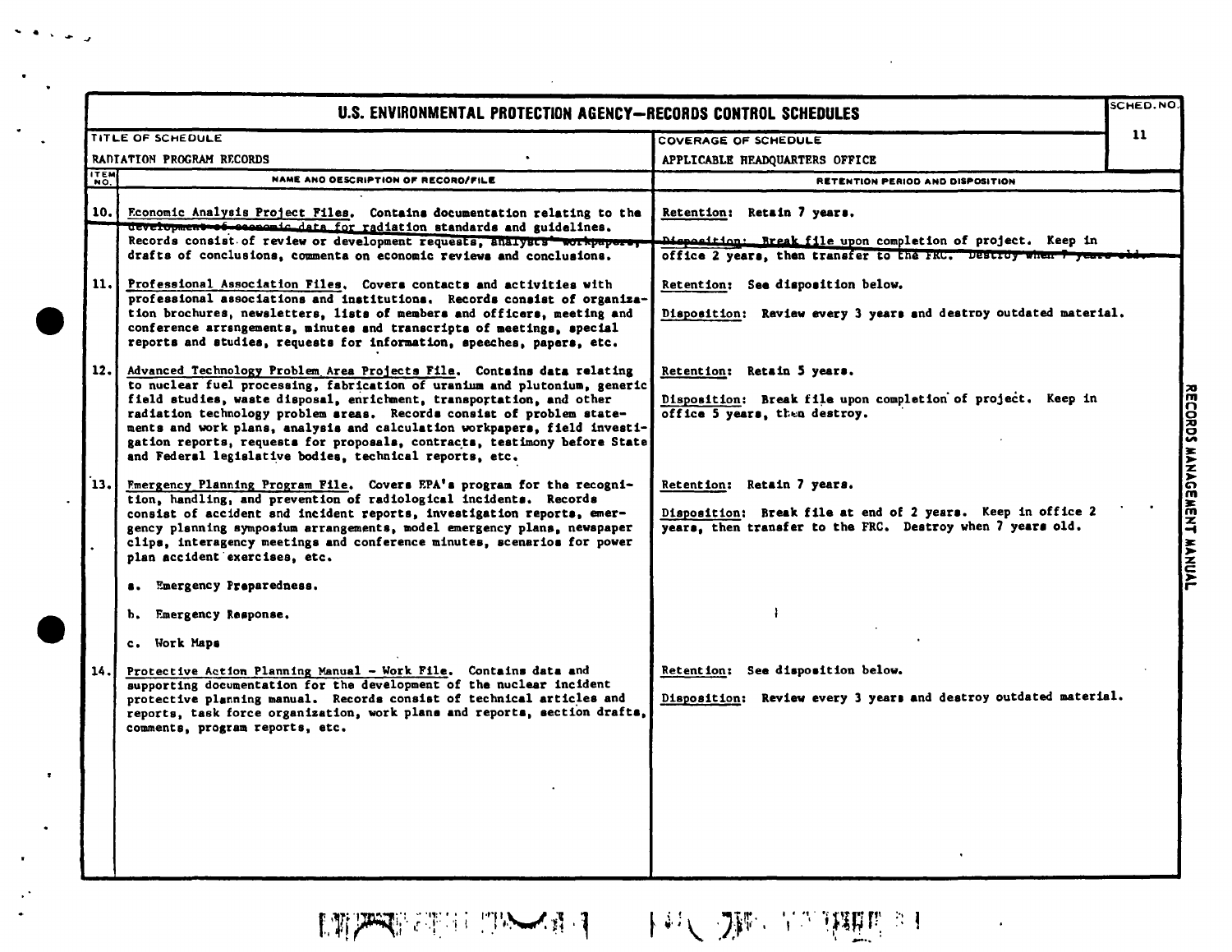Corrections made to this page are in the nature of typographical ommissions by EPA. This type of information is carried on all EPA schedules.  $c_2 \sqrt{187}$ 

|                 | U.S. ENVIRONMENTAL PROTECTION AGENCY-RECORDS CONTROL SCHEDULES                                                                                                                                                                                                                                                                                                                                                                                                                     |                                                                                                                                                                                                                                                                                                                                                                                |                           |
|-----------------|------------------------------------------------------------------------------------------------------------------------------------------------------------------------------------------------------------------------------------------------------------------------------------------------------------------------------------------------------------------------------------------------------------------------------------------------------------------------------------|--------------------------------------------------------------------------------------------------------------------------------------------------------------------------------------------------------------------------------------------------------------------------------------------------------------------------------------------------------------------------------|---------------------------|
|                 | TITLE OF SCHEDULE                                                                                                                                                                                                                                                                                                                                                                                                                                                                  | COVERAGE OF SCHEDULE                                                                                                                                                                                                                                                                                                                                                           | 11                        |
|                 | RADIATION PROGRAM RECORDS                                                                                                                                                                                                                                                                                                                                                                                                                                                          | APPLICABLE HEADQUARTERS OFFICE                                                                                                                                                                                                                                                                                                                                                 |                           |
| ITEM            | NAME AND DESCRIPTION OF RECORD/FILE                                                                                                                                                                                                                                                                                                                                                                                                                                                | RETENTION PERIOD AND OISPOSITION                                                                                                                                                                                                                                                                                                                                               |                           |
| 1.              | Controlled and Major Correspondence of the Director, Office of Radiation<br>Program. Includes copies of controlled and major correspondence signed<br>by the Director. The correspondence significantly documents the program<br>activities and was processed under special handling control procedures<br>because of the importance of the letters or time requirements of replies.<br>Records consist of copies of incoming letters, copies of the responses,<br>and enclosures. | Retention: Permanent.<br>Disposition: Break file at end of year. Keep in office current<br>year plus I additional year, then transfer to the FRC. Keep in<br>FRC for 10 years, then offer to the National Archives. in $5 \text{ yr}$ .<br>blocks.                                                                                                                             |                           |
| 2.              | Ceneral Correspondence of the Director, Office of Radiation Program.<br>Includes copies of non-controlled (routine) correspondence. Records<br>consist of incoming letters and enclosures.                                                                                                                                                                                                                                                                                         | Retention: Retain 5 years.<br>Disposition: Break file at end of year. Keep in office 1 year.<br>then transfer to the FRC. Destroy when 5 years old.                                                                                                                                                                                                                            |                           |
| 3.              | Program Development File. Consists of records related to the development<br>of Radiation policies and programs. Records consist of correspondence,<br>issue papars and reports relative to policy, strategy, program control,<br>research priorities, legislative priorities, and other related records.                                                                                                                                                                           | Retention: Permanent.<br>Disposition: Break file at end of 2 years. Keep in office 3<br>years, then transfer to the FRC. Feep in FRC for 20 years, then<br>offer to the National Archives. in 5 yr. blocks.                                                                                                                                                                    | RECORDS MANAGEMENT MANUAL |
| 4.<br>$\bullet$ | Program Management File. Consists of records related to the management<br>and administrative support of each unit of the Office of Radiation.<br>Records consist of program planning and implementation, personnel needs,<br>work accomplishments, budgetary materials, and other program management<br>activities.                                                                                                                                                                | Retention: Retain 5 years.<br>Disposition: Break file at end of year. Keep in office 1 year,<br>then transfer to the FRC. Destroy when 5 years old.                                                                                                                                                                                                                            |                           |
| 5.              | Speeches by Director or Staff. Speeches prepared for delivery at civic<br>functions and professional conferences and meetings.                                                                                                                                                                                                                                                                                                                                                     | Retention:<br>a. Record Copy. Permanent.<br>b. Information Copies. Retain 1 year.<br>Disposition:<br>a. Record Copy. Break file after presentation. Keep in office<br>5 years, then transfer to the FRC. Keep in FRC for 5 years, then<br>offer to the National Archives. in 5 yr. blocks.<br>b. Information Copies. Destroy when 1 year old or sooner if no<br>longer needed. |                           |

 $\mathcal{P}^{\text{max}}_{\text{max}}\left(\mathcal{P}^{\text{max}}_{\text{max}}\right) \leq \mathcal{P}^{\text{max}}_{\text{max}}\left(\mathcal{P}^{\text{max}}_{\text{max}}\right)$ 

 $\ddot{\phantom{0}}$ 

 $\mathbb{F}^n$ 

a Marchae Mental